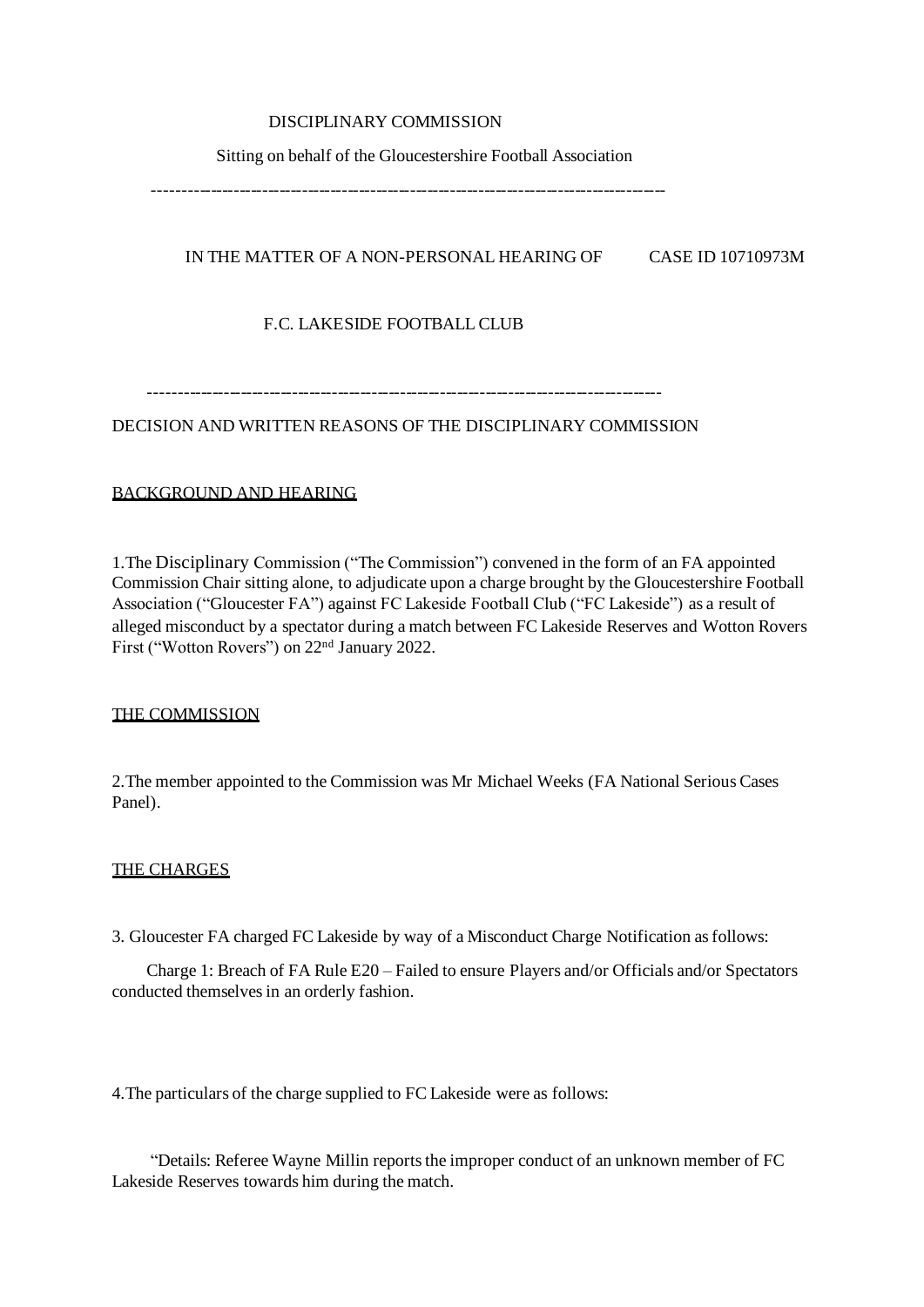See attached report for details.

When responding to the charge, FC Lakeside is instructed to confirm the identity of the individual involved and to provide details of any role they may have at the Club".

### THE PLEA

5. FC Lakeside had entered a plea of "Not Guilty" to the charge and requested that the matter be heard in the Club's absence.

# THE EVIDENCE.

6.The following is a summary of the principal evidence and submissions provided to the Commission Chair. It does not purport to contain reference to all the points made. However, the absence in these reasons of that point or submission does not mean that the point or submission was not taken into account when the Commission Chair determined the matter. For the avoidance of doubt the Commission Chair has carefully considered all the evidence submitted with reference to the case.

7. The Commission Chair was provided with, and read, the following documents:

Misconduct Charge Notification (FC Lakeside) dated 8<sup>th</sup> February 2022.

County Association Report Form dated 22nd January 2022 from Wayne Millin (Referee).

Letter/email (undated) from Dave Simmons, (FC Lakeside Men's Secretary), addressed to Gloucester FA in response to the Misconduct Charge Notification.

Extract from Whole Game System (FC Lakeside).

8. The Commission Chair's summary of the evidence is as follows:

The Referee's report indicated that in the 55<sup>th</sup> minute of the game, (a "Junior Cup North" match), "I waved away a free kick for FC Lakeside when I was subjected to a very large barrage of verbal abuse from a Non-playing player "Ref you blind fucking wanker". I went over and immediately sent him from the touchline out of the park he continued his verbal rant for a good 5 mins while leaving, at the end of the game, FC lakeside denied he was anything to do with its club and was just watching but while getting in my car the said person and 3 other players got into his car and drove off. His verbal rant was "Fuck you, fuck off you prick, fucking wanker flipping me the middle finger and repeated over and over while leaving"".

The Referee commented that he knew the relevant person was a Lakeside player because "a couple of subs and assistant manager called him by 1<sup>st</sup> name (could be George or Graham or Calum not 100%)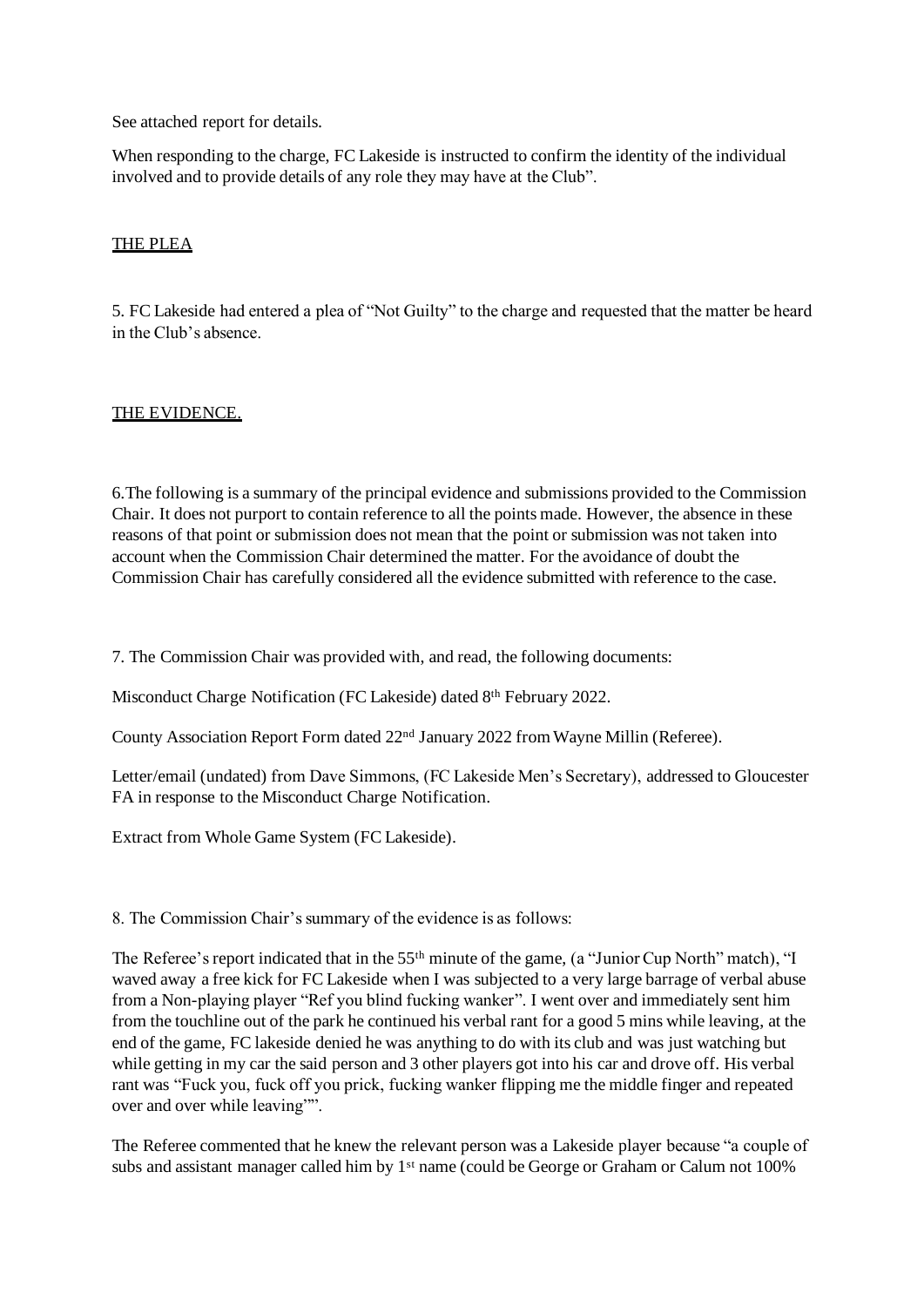on the names) at the side of the pitch and from what I could see he was wearing a team tracksuit mostly blue with yellow strips on the legs and badge on his top. As for Lakeside players getting in his car they had their kitbags  $\&$  boots in hand  $\&$  I recognised them from the game".

On behalf of Lakeside, Dave Simmons (Men's Secretary) had made a written submission. He said that the Club did not in any way condone abuse towards Referees, players, managers, or other spectators and that the Club had reminded those in the men's section of the Club of their responsibilities in that connection.

Dave Simmons wished "to reiterate that at the time of the charge being given to FC Lakeside, Club officials were not aware of who the person in question was, except that we are sound in the knowledge that they are not in any way affiliated with the Club through player registration, team management or Club staff. However, since that time it has come to our attention that the person involved has been identified as Robert Miles, a friend of some of the players but currently registered with Gloucester Athletic at the time of writing. FC Lakeside are appalled by the behaviour that the referee was subject to, however, and this is not an excuse, we would like to know how club officials could police such spectators when the game was being played on a public playing field whereby access to the pitch cannot be prevented. Furthermore, there was no forewarning that the individual was going to say what he did, and I am unsure how the club could have prevented him or anyone else from saying such things. The club can only apologise to the referee, but we were powerless to prevent what happened and instead believe this misconduct charge should be aimed at the person in question".

#### THE STANDARD OF PROOF.

9. In order to find FC Lakeside guilty of the charge, the Commission Chair would have to be satisfied that the Club were more likely than not to be guilty i.e. on the balance of probabilities.

#### THE HEARING.

10. The Commission Chair first reminded himself of the provisions of FA Rule E20 as set out in the Rule: "Each Affiliated Association, Competition and Club shall be responsible for ensuring:

 E20.1 that its directors, players, officials, employees, servants, representatives, spectators and all persons purporting to be its supporters or followers, conduct themselves in an orderly fashion and refrain from any one or a combination of the following: improper, violent, threatening, abusive, indecent provocative or insulting words or behaviour,(including, without limitation, where any such conduct, words or behaviour includes a reference, whether express or implied, to any one or more of ethnic origin, colour, race, nationality, religion or belief, gender, gender reassignment, sexual orientation or disability) whilst attending at or taking part in a Match in which it is involved, whether on its own ground or elsewhere.

 E21 Any Affiliated Association, Competition, or Club which fails effectively to discharge its said responsibility in any respect whatsoever shall be guilty of Misconduct. It shall be a defence in respect of charges against a Club for Misconduct by spectators and all persons purporting to be supporters or followers of the Club if it can show that all events, incidents or occurrences complained of were the result of circumstances over which it had no control, or for reasons of crowd safety, and that its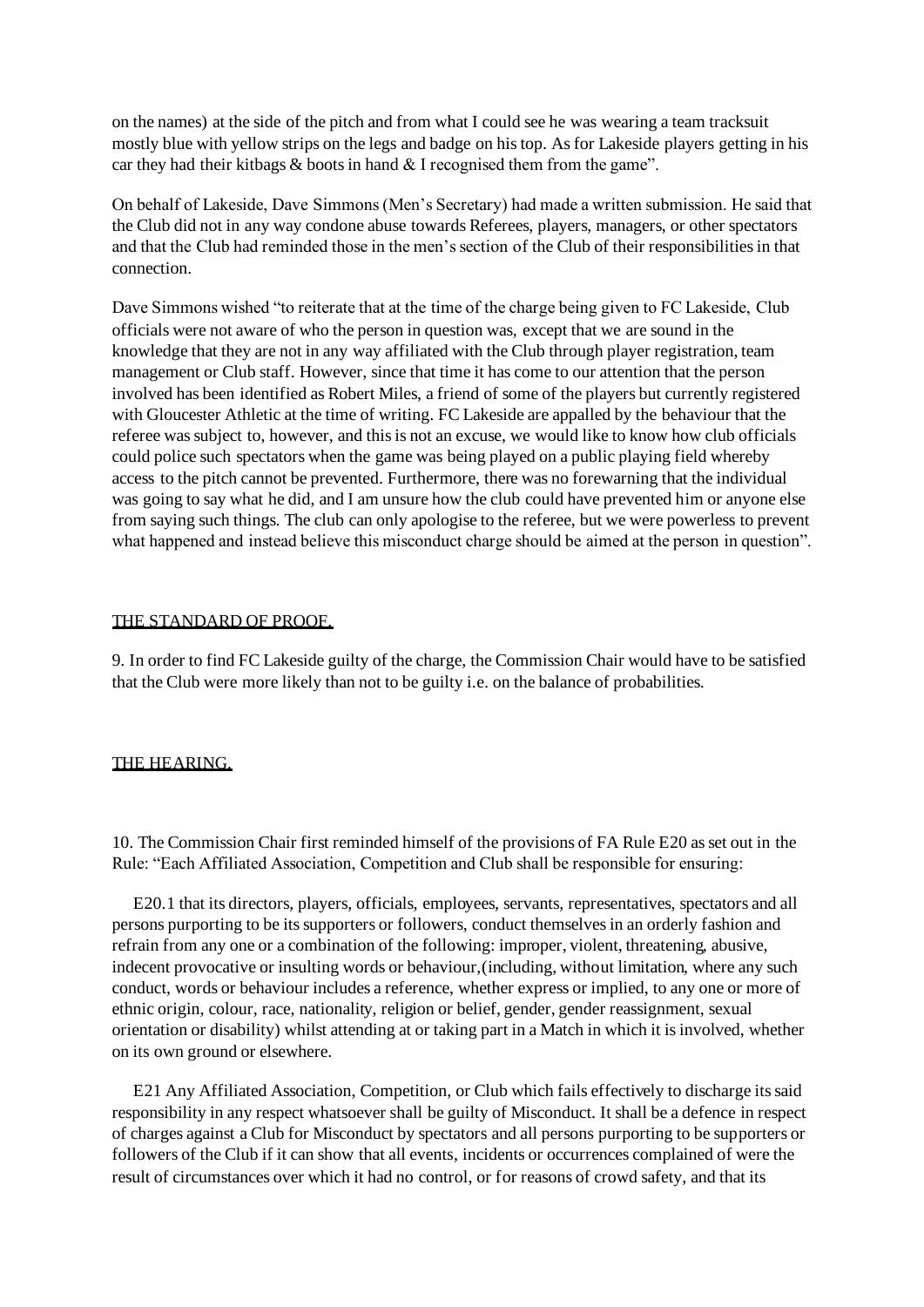responsible officers or agents had used all due diligence to ensure that its said responsibility was discharged.

This defence shall not apply where the Misconduct by spectators or any other person purporting to be a supporter or follower of the Club included a reference, whether express or implied, to any one or more of ethnic origin, colour, race, nationality, religion or belief, gender, gender reassignment, sexual orientation or disability".

It was clear to the Commission Chair that the issue to be decided was whether FC Lakeside had failed to ensure that the "spectator" did not behave in a disorderly fashion by abusing the Referee. FC Lakeside do not (rightly) deny that there was abuse or that the person identified by the Referee was the person abusing the Referee. The Club relied on the defence outlined above at Rule E21.

The Commission Chair noted that the Club had identified by name the person responsible for the abuse as requested by Gloucester FA within the Misconduct Charge Notification Form, and that that person was not registered as a player with FC Lakeside. This fact, however, would not preclude a finding of guilt because it was clear to the Commission Chair that that person was a supporter/follower of FC Lakeside – even if just for the afternoon. The issue to be decided was whether FC Lakeside were able successfully to rely on the defence set out in Rule E21

# THE DECISION.

11. The Commission Chair found FC Lakeside "Guilty" of the charge brought under FA Rule E20.

#### REASONS FOR THE DECISION.

12. As stated at paragraph 10 above, there was no doubt that the Referee was abused in the most appalling manner by a supporter of FC Lakeside (regardless of that person's registration with another Club). However, the abuse was not discriminatory, and the Club as a consequence was able to raise the defence set out in FA Rule E21. That defence failed for the following reasons:

(1) Although the evidence did not inform the Commission Chair if this match was played at "home" or "away" (for FC Lakeside), FA Rule E20 was clear that Clubs are responsible for the behaviour of supporters and followers whether playing at "home" or "away". Dave Simmons submitted that the Club "would like to know how club officials could police such spectators when the game was being played on a public playing field". This implied that Club officials were present at this match (which would be likely if it were a "Cup" match). The Club did, therefore have persons present at the match who represented the Club and who would be able to fulfil the obligations of the Club in relation to supervising spectators if necessary. No intervention from any Club official took place after the Referee sent the offending spectator from the touchline and before the "verbal rant" started; this suggested that officials, if present, did not make their presence known to the Referee or to the offending spectator. Had they done so, the "verbal rant" might have been avoided.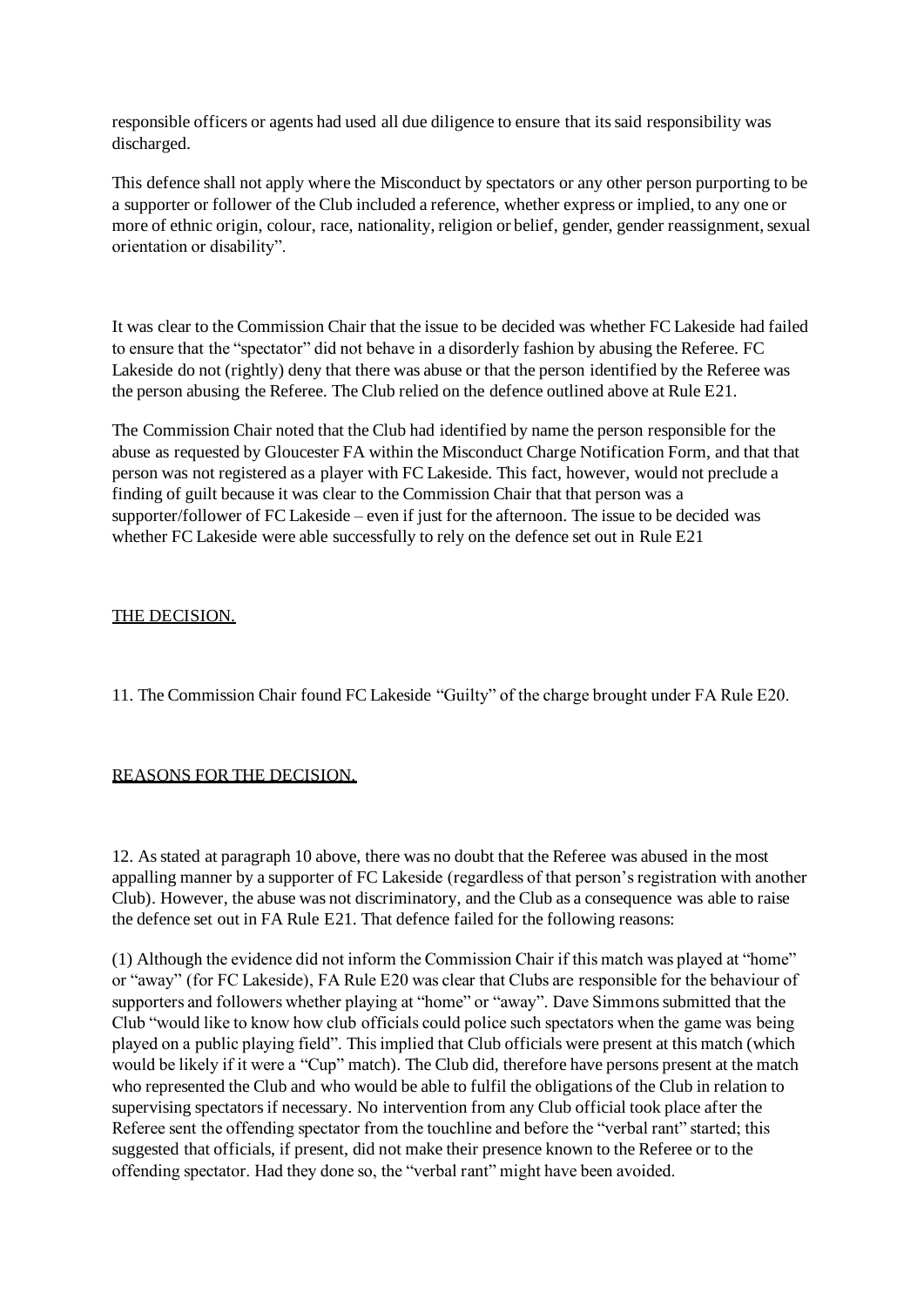(3) The Referee is able to link the offending spectator with FC Lakeside. The Club, however, do not appear to have taken any steps at the time of the match to establish the identity of that person. He was evidently known to substitutes and to the Assistant Manager (see Referee's report). The abuse was clearly made to give vent to frustration and anger on behalf of FC Lakeside – it was therefore obvious that he was an FC Lakeside supporter and immediate action needed to be taken to establish who this person was. The Referee received denials of any link to FC Lakeside but this statement was untrue because players were subsequently given a lift away from the ground in the offending spectator's car. Proper enquiry by the Club at the time as to the identity of the offending spectator was lacking. The Assistant Manager as well as the players being given a lift and the substitutes calling him by name, must have known who he was.

(4) The Referee alluded to the "offender" wearing a "team tracksuit" which suggested it would have been obvious that he was linked to FC Lakeside. However, the Club's enquiries revealed no such link. It was possible that the person was wearing a similar style tracksuit to FC Lakeside team tracksuit and that the Referee was mistaken. However, the similarity of colours (as well as the "pro-Lakeside rant") should have alerted the Club to the possibility of a link to FC Lakeside at the time and encouraged a more diligent approach at the time to the question of the spectator's identity.

(5) The submission was made that the Club would find it very difficult to "police" spectators in a public park. The Commission Chair understands this point. However, on this occasion it did not appear that the offending spectator was a "random" person who happened to be walking or driving in the area and decided to stop and watch football. He had a car, knew the Assistant Manager, substitutes,and players, and wore a similarly coloured tracksuit; by virtue of his "rant", he had allegiance to FC Lakeside. On balance, the Commission Chair decided that there was an element of planning in that person's attendance at the match, and that, as a consequence, the Club could not rely on the fact that the venue was a public park in order to support its denial of the charge. Had the spectator been identified by the Club as a person who "wandered over" from another pitch, or suddenly appeared from a car park and started shouting, (by way of examples), the Commission Chair might have been persuaded differently.

In general terms, the lack of detail provided by the Club as to exactly what supervision was in place from its own officials, what sort of interaction he had had with FC Lakeside supporters, substitutes, the Assistant Manager, and players, and the delay in providing to Gloucester FA the actual identity of the offending spectator supported the view of the Commission Chair that the Club had not shown, on balance, that the Club " had used all due diligence to ensure that its said responsibility was discharged" as required by FA Rule E21. The abuse of the Referee was serious and required a greater urgency in the Club's response to the incident, and more detailed actual evidence of the event than had been provided by the Club. The Commission Chair understood that the "outburst" was unexpected and that it was not necessarily foreseeable by the Club on the day; however, if the event of an unexpected event, the Club is expected to show "due diligence" had been used "to ensure the discharge of responsibility". Although, on the evidence provided, the "event" was unexpected, the necessary "due diligence" had not been shown by the Club as required by FA Rule E21.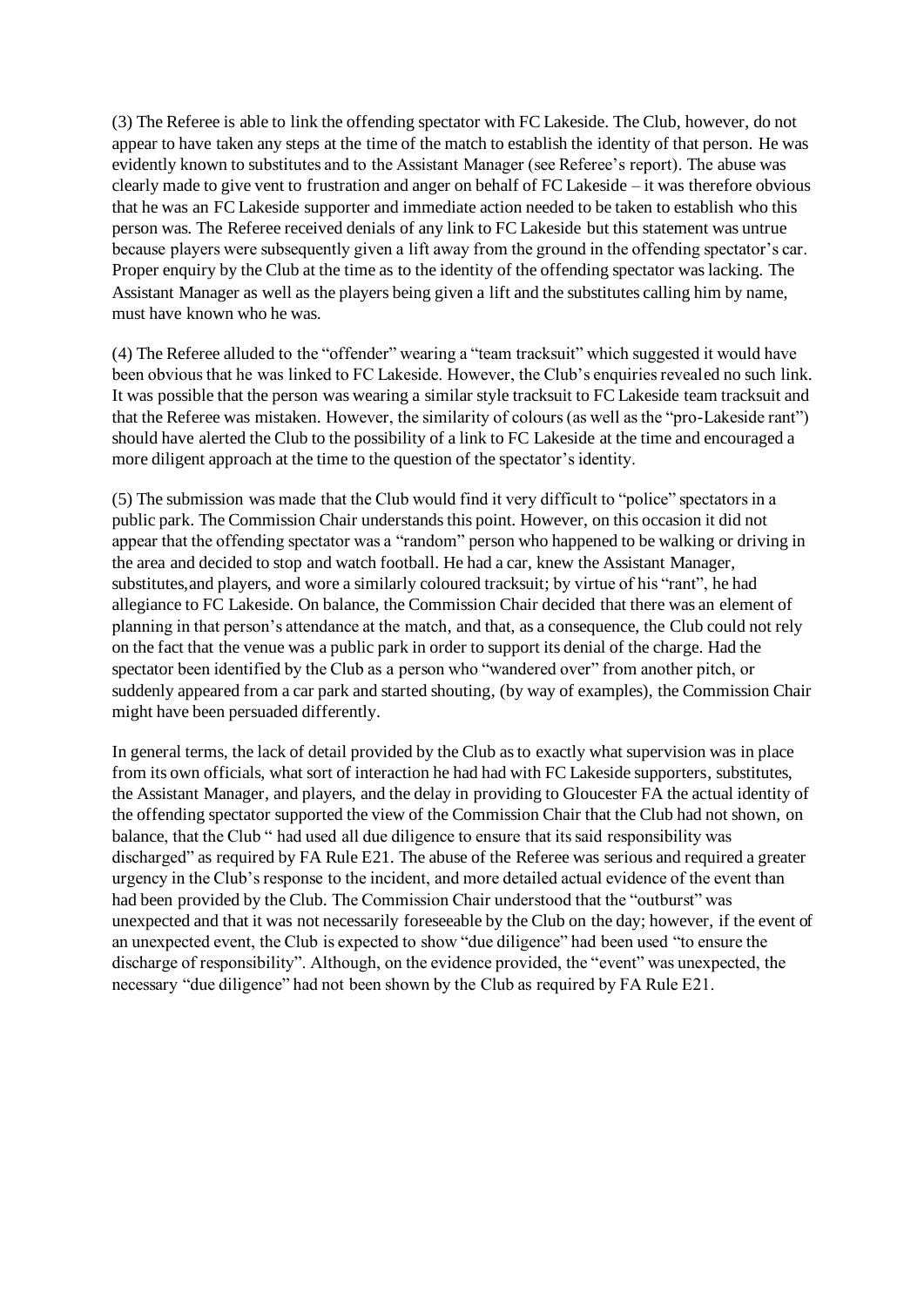# THE SANCTION AND THE REASONS FOR THE SANCTION.

13. In order to determine an appropriate sanction, the Commission Chair was assisted by the FA Rules and Regulations 2021/2022, and the FA Sanction Guidelines. He was also informed of the disciplinary record of FC Lakeside. That record showed that FC Lakeside had, on 9th March 2019 been fined £90.00 in respect of an FA Rule E20 charge which resulted from a "mass confrontation" during a match. On that date the Club was also charged with an offence brought under FA Rule E20 "for having 4 or more charges of either Violent Conduct, Assault on a Match Official, Physical Contact against a Match Official, and assault by Participant on Participant in the current season in accordance with the FA Poor Club Disciplinary Process". A fine of £90.00 also resulted from that offence.

During the current season, 39 cautions, 5 (five) standard punishments and 1 (one) additional misconduct charge had been issued against players of FC Lakeside. The record since the 2016/2017 season, whilst noticeably poor for a Club with only 2 (two) teams, did not include more than 1 (one) FA Rule E20 charge for failing to control its players/ supporters; the matter which led to second FA Rule E20 charge in March 2019 related to an accumulation of misconduct charges rather than a failure to control players and/or supporters' behaviour at one particular match or during one particular incident. The FA Rule E20 charge which did involve a "mass confrontation" was almost 3 (three) years ago and of a different nature to the present allegation; on balance, the Commission Chair did not treat the previous disciplinary record as an aggravating factor (see below).

The FA Sanction Guidelines prescribe a range of suggested sanctions for 3 (three) levels of seriousness of the facts of a particular matter– "low", "mid" and "high". A Commission is first required provisionally to place those facts within one of the 3 (three) levels; at that point the Commission will determine if any aggravating factors are present (features of the case which make it more serious) and/or if there are any mitigating factors (features which lessen the seriousness of the matter). Once the presence or otherwise of aggravating and/or mitigating factors is decided, the Commission is expected to consider an increase or decrease in the sanction from the provisional level first considered appropriate. The adjustment might mean that the matter is placed in a different level of seriousness ultimately, or at a different "end" of the provisional level.

In the case of FC Lakeside, the Commission Chair provisionally decided that the facts of the matter merited a placement in to the "mid" category of seriousness, but at or slightly below the mid-way point of that level. The neglect of its responsibilities did not result in a match abandonment or a brawl – consequences which are known to occur on occasion- but the "outburst was very unpleasant, directed at a Match Official, and lengthy. The abuse might have been silenced earlier if the Club officials or the team's Assistant Manager had intervened or made their presence known after the spectator was spoken to by the Referee initially.

No aggravating factors were found which would justify any increase in the sanction beyond those recommended at or slightly below of the "mid" range of seriousness.

The Commission Chair considered next whether any mitigating factors were present which would justify a reduction in sanction. He noted that the identity of the offending spectator had been provided in response to a request from Gloucester FA, but this would have been expected of a Club in any event after an incident of this nature if the Club denied that a member of the Club was responsible for the relevant behaviour. The response confirming the identity was not therefore treated as a mitigating factor.